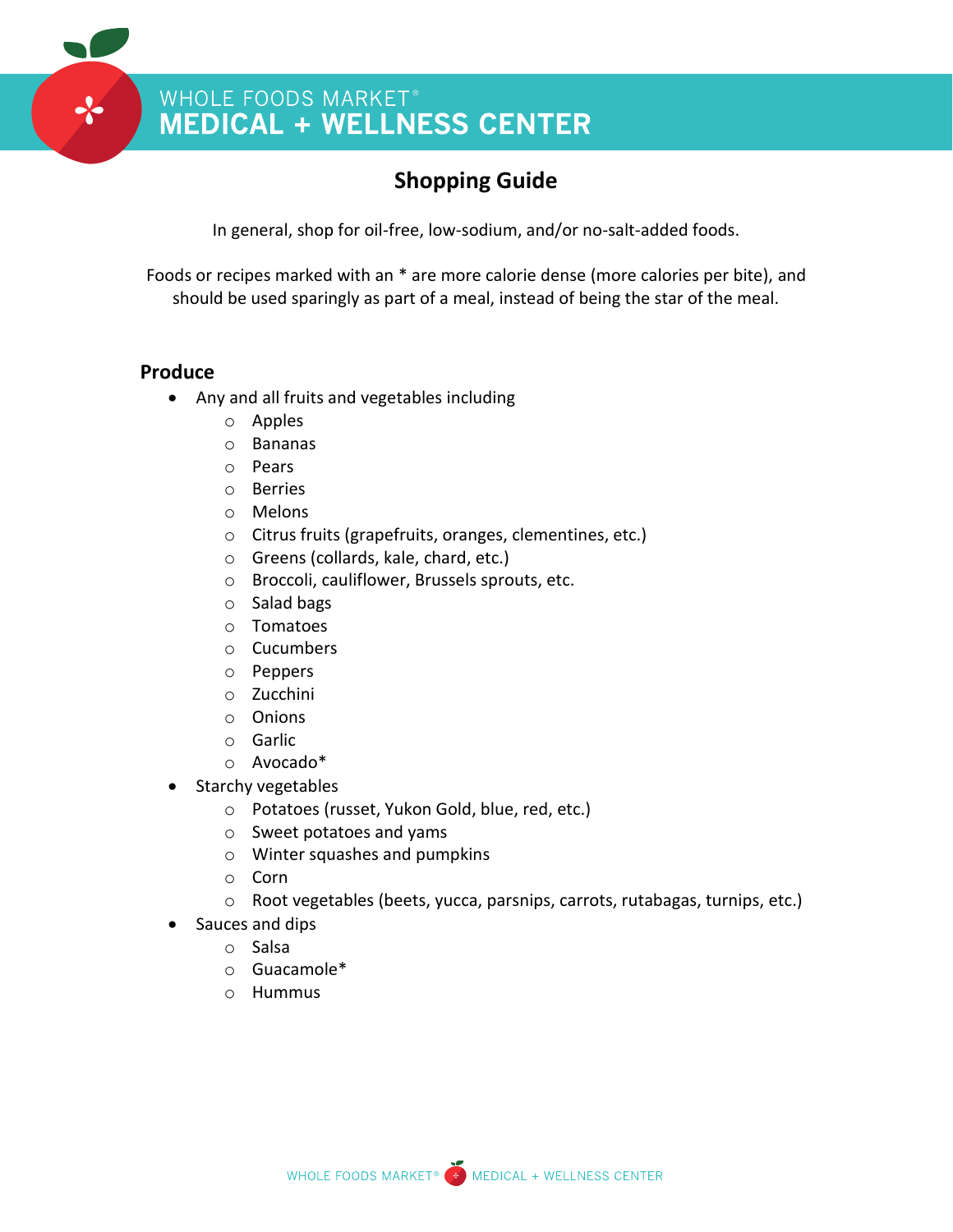### **Grocery**

- Condiments\*
	- o Mustard (Dijon, honey, Jalapeño, etc.)
	- o Ketchup
	- o BBQ sauce
	- o Vinegar (Apple cider, rice wine, etc.)
	- o Soy sauce or Tamari
	- o Fruit jams
	- o Balsamic vinaigrette
	- o Salad dressings
	- o Sundried tomatoes
	- o Roasted red peppers
	- o Vanilla extract
- Spices and herbs
	- o Onion or garlic powder, ginger, black pepper, cumin, etc.
	- o Cilantro, basil, oregano, thyme, rosemary, mint, etc.
- Nut or seed butter (peanut, almond, sunflower seed, etc.)\*
- Chia or flaxseeds \*
- Non-dairy milk (oat, soy, rice, almond, etc.)\*
- Oatmeal (rolled or steel cut oats)
- Cereal (Arrowhead Mills, Health Valley, Nature's Path Food, etc.)
- Pasta (whole wheat, quinoa, red lentil, brown rice, etc.)
- Tomato sauce or crushed/diced tomatoes
- Beans (black, garbanzo, kidney, pinto, cannellini, etc.)
- Lentils (green, red, etc.)
- Whole Grains (brown/wild/red/black rice, millet, quinoa, barley, etc.)
- Whole Grain Bread, lavash, or pita (Alvarado Street Bakery, Food for Life, Pacific Bakery, etc.)
- Whole grain English muffins (Ezekiel brand, Food for Life)
- Vegetable broth
- Canned soups (Amy's, McDougall, Health Valley Foods, etc.)
- Tortillas (corn or whole wheat)
- Tortilla Chips (La Reina unsalted, etc.)
- Rice or corn cakes
- Crackers (365 Woven Wheats, Mary's Gone Crackers, Wasa, etc.)\*
- Popcorn (Bearitos, 365, etc.)